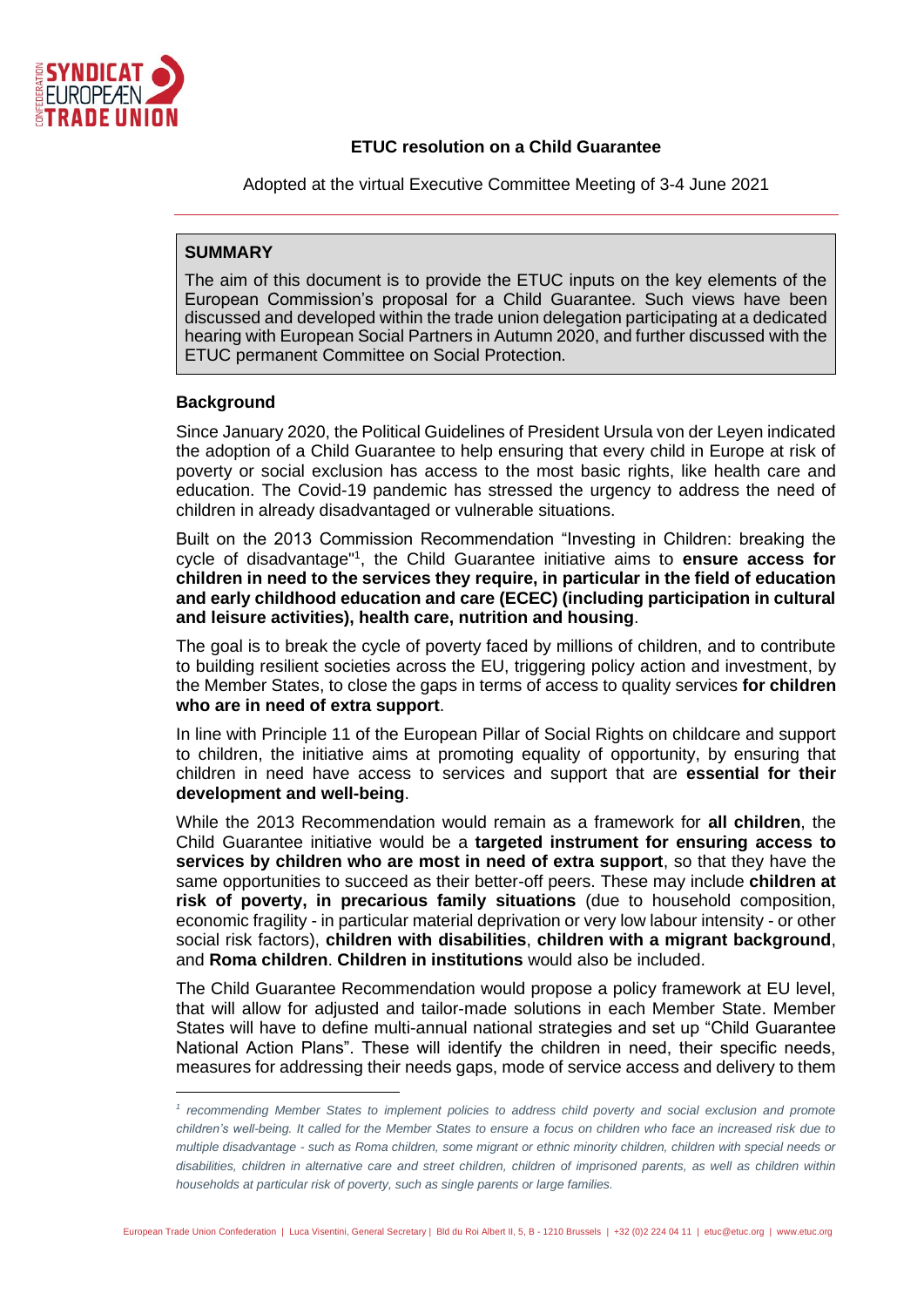and the financing required. Member states will also have to estimate the financial investment needed, via national and – where available – complementary and targeted EU funding as well as monitoring and evaluation arrangements.

### **Trade union concerns and priorities**

The ETUC remarks that beside the urgency to address the poverty of specific and most disadvantaged children, it is crucial that an integrated approach is undertaken. All children must have access to services that are crucial for their well-being, such as free health early childhood "edu-care". Therefore, by being targeted involuntary divisive and discriminating situations may be created.

With respect to "promoting equal access to and completion of quality and inclusive education, in particular for disadvantaged groups, from early childhood education and care (…) to tertiary level", for the ETUC, it is crucial that a Child Guarantee and the ESF+ fund allocations adopt an integrated and inclusive approach to childcare and education that, while addressing the primary needs of the most deprived children, also targets all children in an equal and inclusive way. In fact, tackling only the most deprived or disadvantaged only risk to increase inequalities among children and perpetuate the socio-economic divides in our societies which prove to have a tendency to fall-back across generations.

The importance of *preventing* deprivation, poverty, exclusion and disadvantage for children must be recalled. This implies also to take care of the socio-economic conditions of their families in order to prevent the recrudescence of the crisis and the perpetuation of disadvantaged situations and the cascade effect on generations. To help children, it is also necessary to give support to their parents. Single-parent families, especially when the woman is in charge, are for example extremely vulnerable and in need of extra support. Decreasing inequalities at family level is also key to prevent the intervention of institutions and the separation and distancing between parents and children, causing a series of long-term psychological wounds (lack of trust between parents and children; inability to communicate; …).

The ETUC recalls that the COVID-19 crisis has magnified the inequalities, the divergences and the poverty-related issues that already existed in our societies. Many causes of child poverty and disadvantages are long-standing issues: decrease in GDP, under-employment, in-work poverty, insufficient household disposable income. These issues cannot be tackled if not in an integrated approach starting from investments in redistributive growth, quality jobs and fair employment conditions (including education, training and life-long learning), which lacked in the past years, due to the trends resulting from the European Economic Governance policies.

Covid-19 has also magnified the already grave issue of exploitation, violence and abuse on children, who can be victims of violence both within and outside the families. Once again, the problem is more serious in families with poor socio-economic and education background. The pandemic has also increased the victims of digital violence, in relation to the increased and often unmonitored access to the web. The pandemic has also reduced the impact of supportive and preventive social services, whose presence and action were already insufficient with respect to the needs, due to budget restrictions for public and social services.

In addition to formal education and care since the early childhood, Nordic countries have addressed quite well the need of high quality after-school services, showing the importance for children to learn and grow together and for their personal development. These must be considered as essential services also for the most deprived children.

Digital skills, and access to them, was a huge problem already before the pandemic. Certainly, as a result of the corona crisis, an additional problem has arisen, which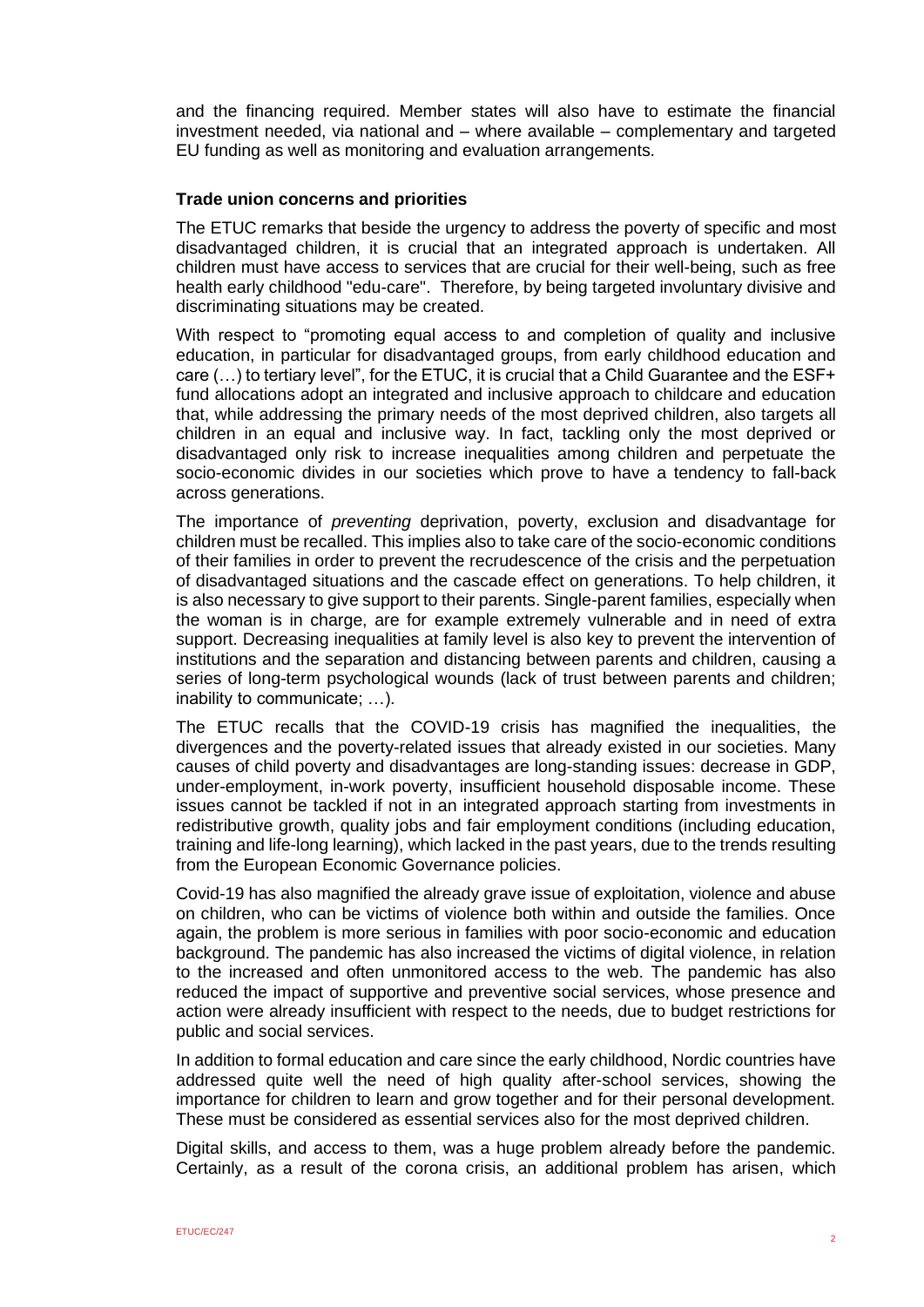exacerbates the differences with regard to less protected children. The digital divide, due to the temporary introduction of online lessons, and to the more structural lack of public investment in digital infrastructures across the territories, will hit certain groups harder, this cannot be easily made up later on.

Since the ESF+ among the main fund-provider of the initiative, the implementation of a Child Guarantee is necessarily linked to its objectives. With respect to the objective of "improving the quality, effectiveness and labour market relevance of education and training systems, to support acquisition of key competences including digital skills", the inspiring guideline recalling the "resilience of citizens" hides a recurrent ambiguity. The ETUC believes that investment in people should represent a priority *per se*, and not only aim at economic growth or respond to market needs.

In this respect, it is important to recall how Principle 11 of the EPSR on Childcare and support to children is strictly linked to the right to education and life-long education referred to in Principle 1, which states the universal right of each human being to learn and develop freely and grow. Childcare must not be focused on as a service that should be merely *affordable*, "to be paid for". **The right to "edu-care" should not be considered as a commodity.**

#### **Soft-law approach and consistency of the financial means**

The ETUC questions the capacity of an initiative in the form of a Commission Recommendation as a tool to effectively deliver on the Child Guarantee in a way that actually provides upward convergence within and among member states with respect to child struggle for equal opportunities in accessing essential services. A Commission Recommendation could possibly be an incentive to strengthen certain practices that already exist in certain Member States, but in those Member States, where such policies are less developed, a non-binding tool might not be enough. Another instrument, such a Directive or a Council decision with minimum provisions, would have been more effective, supplemented by monitoring each Member State and highly targeted remedial recommendations per Member State.

The European Commission intends to design the Child Guarantee along the same lines as the Youth Guarantee. In this respect, it is important to recall the loopholes of the Youth Guarantee, and implement the lessons learnt.

The Child Guarantee could build synergies with the reinforced Youth Guarantee, as education will be a key element. In relation to early drop-out, linking the Child and the Youth Guarantee could be useful to further identify and reach young people in need of support – and to address more effectively the issue of NEET, identified as one of the major shortcomings of the Youth Guarantee. Synergies with the Child Guarantee could also improve the transition between education and work<sup>2</sup>.

However, the mistakes and negative aspects of the Youth Guarantees must be avoided when used as a model to design the Child Guarantee. If it must be a Commission Recommendation, then there must also be a clear commitment from all Member states; clear coordination at European level on the implementation (monitoring system, reporting back from all MS) must be ensured; clear monitoring and evaluation of implementation should be implemented; involvement of all relevant partners (in preparation, monitoring and evaluation) must take place; adequate financial investment from both the European and national level should be secured; and quality standards and targets should be set and used to lead the monitoring and the evaluation practices.

The poor strategies to reach out to vulnerable communities, identified as a major problem with the Youth Guarantee, should be prevented in the case of the Child Guarantee.

<sup>2</sup> *ETUC Resolution – "Resolution on Reinforced Youth Guarantee; The revisited fight against youth unemployment" – Executive Committee – 2-3 July 2020*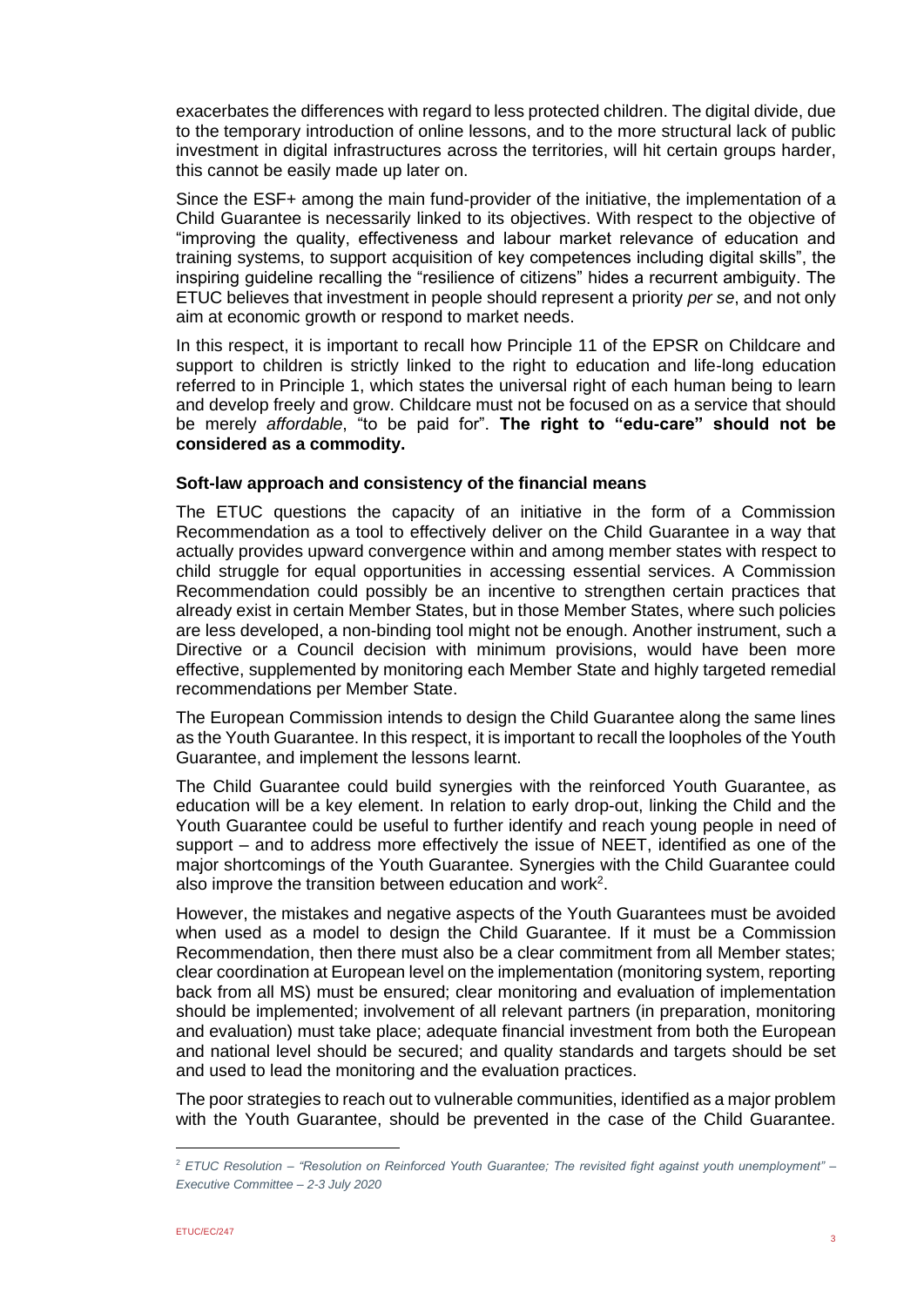Preventing and overcoming the very poor monitoring of the outcomes and impacts of the Youth Guarantee is a good start.

Without any detriment for the freedom of open personal development of children, which must not only be meant in relation to a future job, the Child Guarantee could also offer education on civic and constitutional rights, democratic rights, labour rights, so as to prepare children to become responsible adults in the labour market and society.

The revised ESF+ proposal includes a new thematic concentration requirement whereby all Member States should allocate at least 5% of the ESF+ resources under shared management to address child poverty. The proposal for a thematic concentration requirement takes full account of the current preparations for a Council Recommendation on a Child Guarantee and the ongoing pilot projects. This 5% of the ESF+ allocation is quite restricted with respect to the child poverty challenges highlighted in the most recent reports (see draft Joint Employment Report 2021). Regretfully, the EU Council was more cautious than the European Commission with respect to the Child Guarantee.

The ETUC warns to avoid enacting *merely formal* free access to education, healthcare, leisure and educational activities. It is proved that high rates of malnutrition, poor access to child education and care and even healthcare in many MS are clear consequences and in turn also causes of inequalities in low socio-economic backgrounds which is time to tackle once for all. Unaffordable, unavailable and poor-quality services are the typical outcomes of austerity measures by Member States in the use of EU funds and increase inequalities and poverty among young generations.

Inequalities in access and quality to childcare services are highest in countries where there is a strong marketisation of these services by the private sectors and its providers. Therefore, fund allocations and investments must privilege public service provisions.

### **ETUC recommendations for the Child Guarantee initiative**

The ETUC calls for addressing the **socio-economic inequalities affecting the families** of the children experiencing poverty and social exclusion and that persist since a long time in our societies. Child poverty and exclusion – and even extra support need – should be eradicated from families and must be **prevented** – and then addressed - addressed via universal and high-quality assistance in case of disability, contrasting no or low-job intensity, poor educational attainments. Countries and regions must be equipped with public, accessible, high quality and effective services for children and their parents. All these issues must be addressed in an integrated manner with respect to an initiative targeting those in need of extra support.

The ETUC calls for an **increase in the amount and the effectiveness of social transfers to families in need (**where it is the case), to which the support to children must be added on top, without mixing or cumulating the financial contributions in a way that the respective purposes result blurred and thus reduced in effectiveness.

It is crucial to enact **integrated investments in future generations**, guaranteeing that *all* children have access to free health, early childhood, education and home care, as per the [joint views of the European Social Partners.](https://www.etuc.org/en/document/european-social-partners-joint-statement-childcare-provisions-eu) The lack of coherency between the need of the young generations and the public expenditure allocations to tackle these needs must be addressed allowing a greater fiscal space for public investment in free, highquality and accessible child education and care services for all. Furthermore, the lack of investments in childcare penalises gender employment.

The ETUC and EPSU also highlight the need to **fight the increasing commercialisation of such services** across member states. The EPSR Principle 11 must be enacted as an individual right that should **not be considered as a commodity** for anyone. The rights of children, especially of those in need of specific support against the inequalities, must not become a ground for mere economic and profit purposes. It is